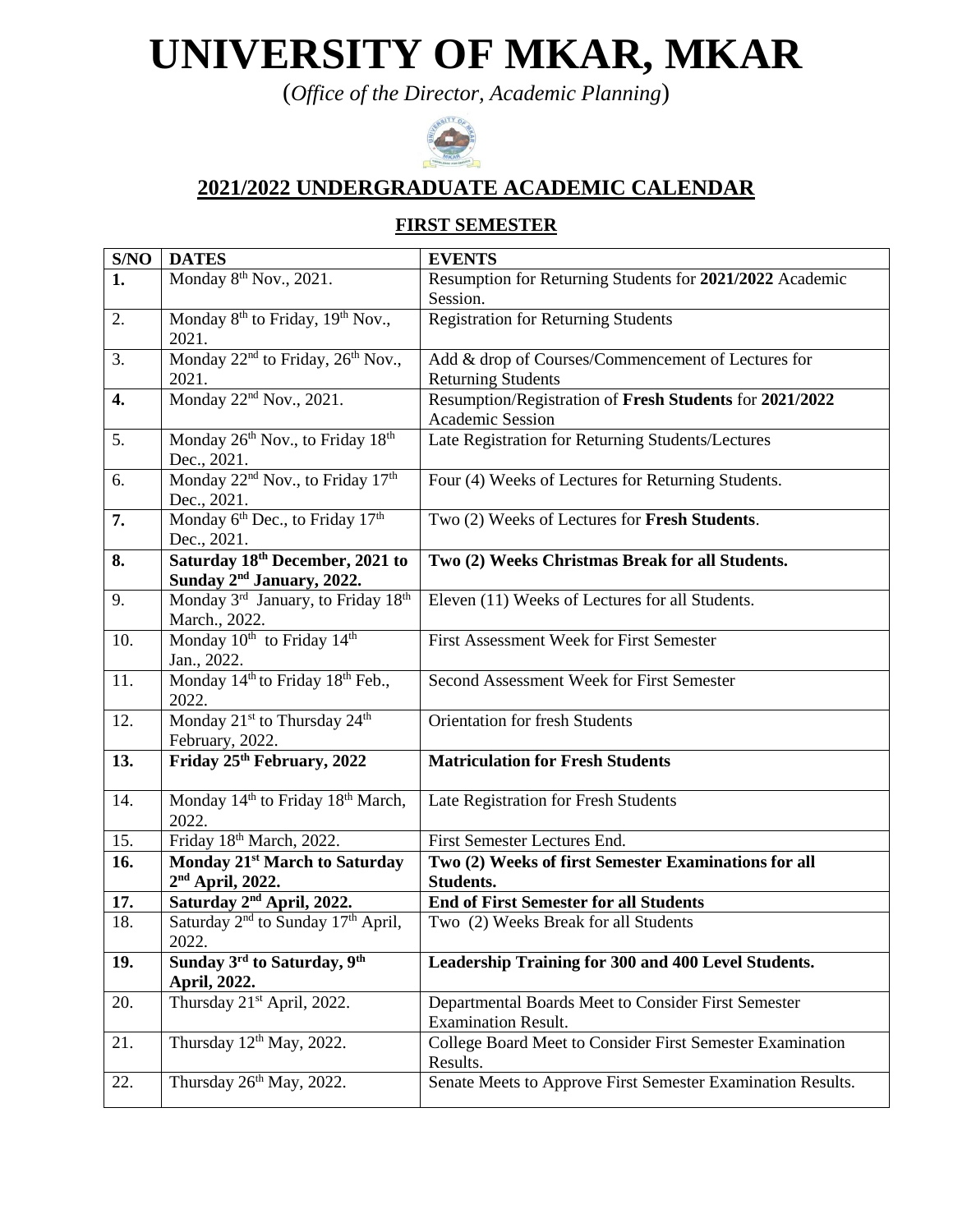#### **SECOND SEMESTER**

| S/N              | <b>DATES</b>                                                             | <b>EVENTS</b>                                                                       |  |  |
|------------------|--------------------------------------------------------------------------|-------------------------------------------------------------------------------------|--|--|
| 1.               | Monday 18th April, 2022.                                                 | Resumption for all Students / Commencement of lectures for<br>all students.         |  |  |
| 2.               | Monday 18 <sup>th</sup> to Friday 22 <sup>nd</sup> April,<br>2022.       | Registration for all Students/ Lectures                                             |  |  |
| 3.               | Monday 25 <sup>th</sup> to Friday, 29 <sup>th</sup> April,<br>2022.      | Add & drop of Courses/Lectures                                                      |  |  |
| $\overline{4}$ . | Monday 2 <sup>nd</sup> to Friday 6 <sup>th</sup> May, 2022.              | Late Registration for All Students/Lectures                                         |  |  |
| 5.               | Monday 18 <sup>th</sup> April, to Friday 29 <sup>th</sup><br>July, 2022. | Fifteen (15) Weeks of Lectures for all Students                                     |  |  |
| 6.               | Monday 23rd to Friday 27th May,<br>2022.                                 | First Assessment Week for Second Semester                                           |  |  |
| 7.               | Monday 13 <sup>th</sup> to Saturday 18 <sup>th</sup> June,<br>2022.      | Sports Week for all Students                                                        |  |  |
| 8.               | Monday 4 <sup>th</sup> to Friday 8 <sup>th</sup> July, 2022.             | Second Assessment Week for Second Semester                                          |  |  |
| 9.               | Friday, 29th July, 2022.                                                 | End of Second Semester Lectures for all Students                                    |  |  |
| 10.              | Monday 1 <sup>st</sup> to Sat. 13 <sup>th</sup> August,<br>2022.         | <b>Second Semester Examinations</b>                                                 |  |  |
| 11.              | Saturday 13th August, 2022.                                              | End of 2021/2022 Academic Session                                                   |  |  |
| 12.              | Saturday 13th August to Sunday<br>10th October, 2022.                    | Eight (8) Weeks Break for all Students                                              |  |  |
| 13.              | Monday 15 <sup>th</sup> to Friday19 <sup>th</sup> August,<br>2022.       | <b>Deadline for submission of Research Projects</b>                                 |  |  |
| 14.              | Thursday 1 <sup>st</sup> Sept., 2022.                                    | Departmental Boards Meet to Consider Second Semester<br><b>Examination Results.</b> |  |  |
| 15.              | Thursday 15th Sept., 2022.                                               | College Boards Meet to Consider Second Semester<br><b>Examination Results.</b>      |  |  |
| 16.              | Thursday 29th Sept., 2022.                                               | Senate Meets to Approve Second Semester Examination<br>Results.                     |  |  |
| 17.              | Monday 10th October, 2022.                                               | <b>Commencement of 2022/2023 Academic Session</b>                                   |  |  |